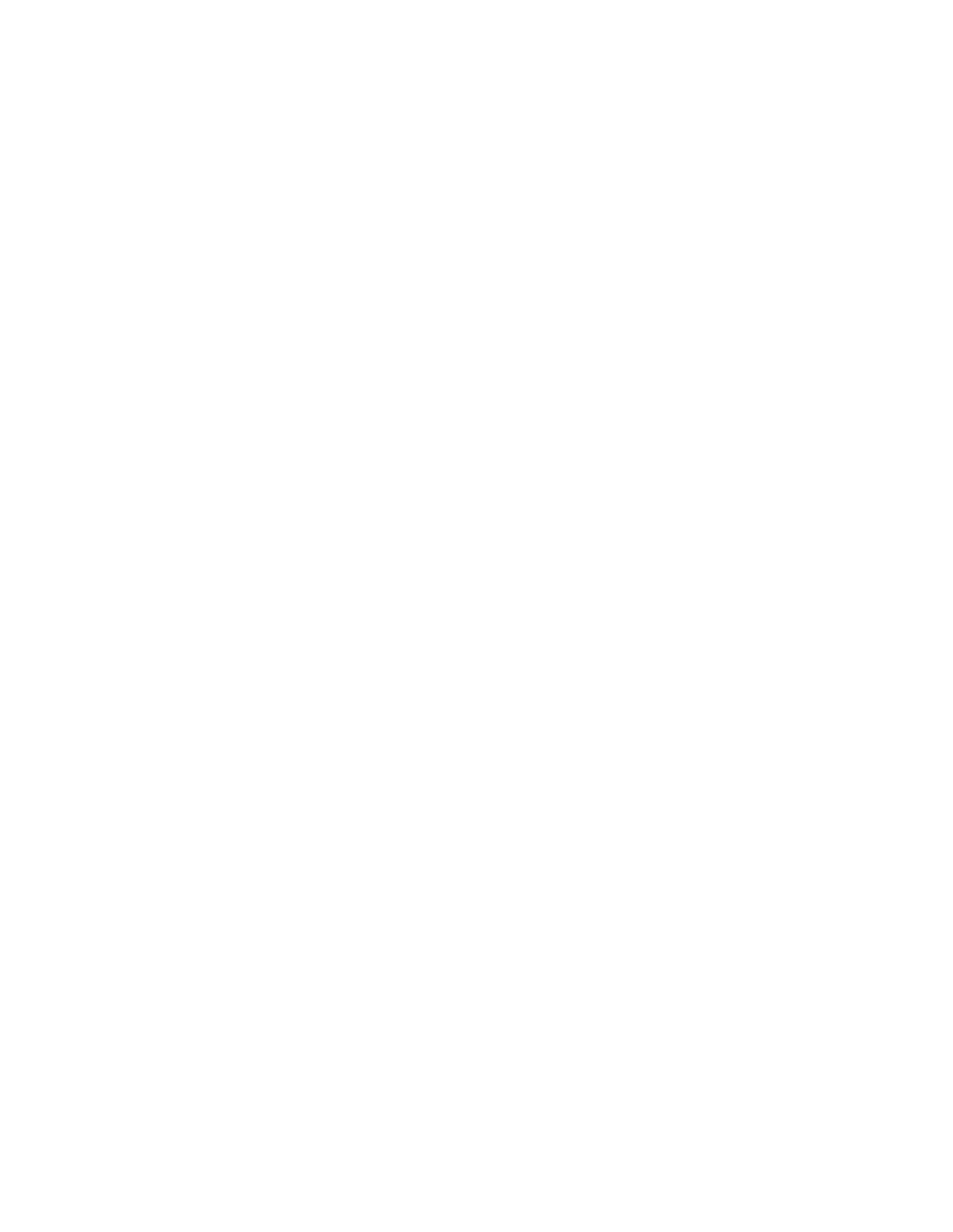## **CONTENTS**

**CEO MESSAGE BOARD PRESIDENT MESSAGE SERVICES GRANT BASED SERVICES FINANCIAL REPORTS FEE FOR SERVICE**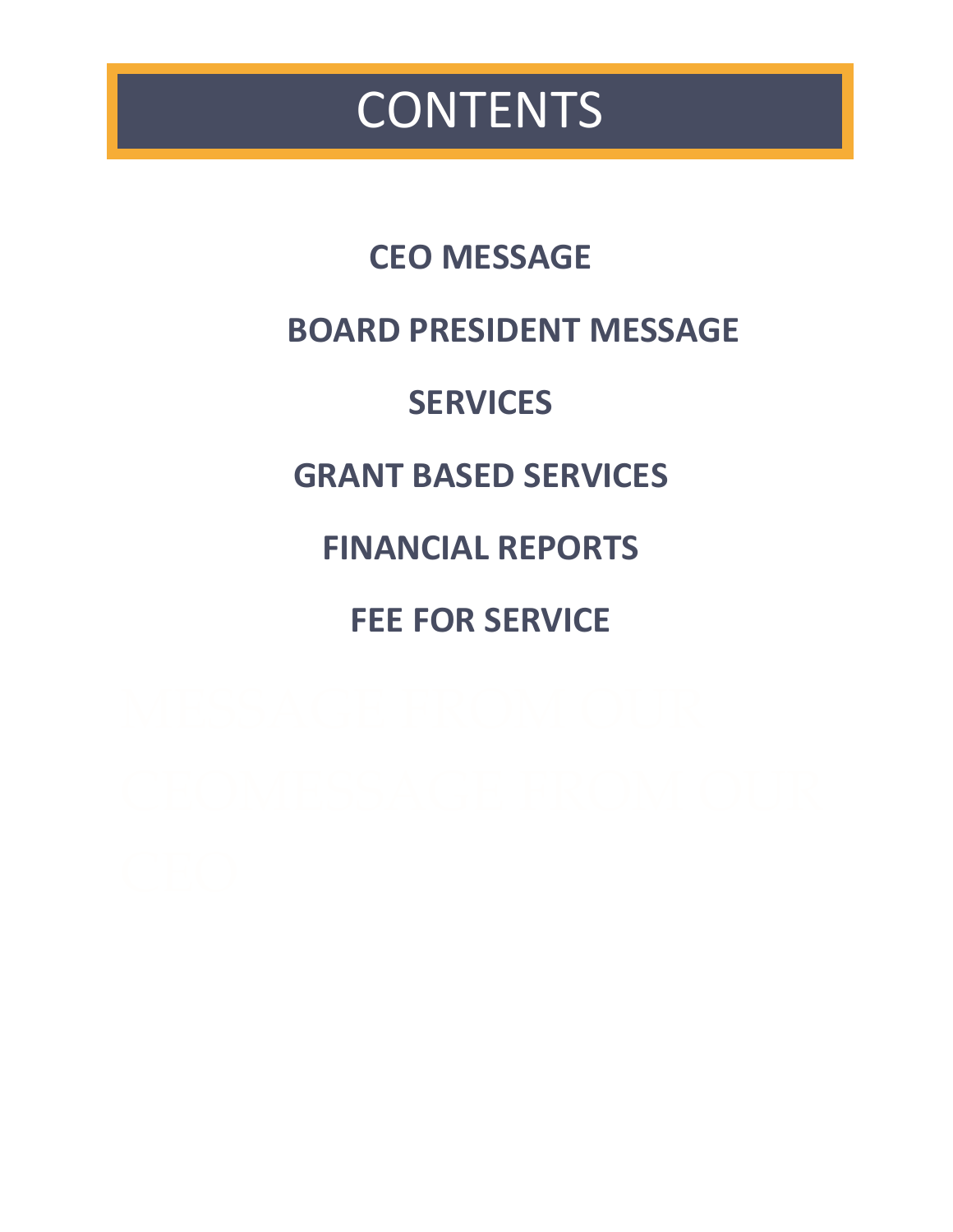# MESSAGE FROM OUR CEO

The Elderbridge Agency on Aging's mission is to advocate for and empower older adults, caregivers, and individuals with disabilities to pursue independent, healthy lives. The Elderbridge strategic plan is based upon our mission, vision, core values, and overall goals. In November 2020, a Joint Planning Committee of representatives from the Advisory Council, Executive Board, and management staff met to establish priorities for services for the SFY2022. A three-year strategic plan was also developed after a review of the mission, vision, and core values. The development of the strategic plan was focused on the required goal areas determined by the Iowa Department of Aging (IDA) Area Plan template. An unmet needs survey was also completed by staff, volunteers and Home and Community Based Service (HCBS) providers to assist in the identification of community needs and gaps in services.

To assure that our consumers receive the best information, assistance, counseling, and other services to meet their desired quality of life, we will continue to focus on the Older American Act (OAA) core services, as well as innovative initiatives as funding allows. Our core values include professionalism, integrity, and excellence. Our agency's culture is built on these values. We are committed to training opportunities for our staff to maintain excellence in service delivery.

Our focus will continue to be inclusive of attempting to provide consistent core services throughout our twenty-nine (29) county planning and service area, as well as identified underserved communities. We will aim to enhance messaging and to build home and community-based provider opportunities where they are lacking. Through our Aging Disability Resource Center/No Wrong Door grant, we are building stronger partnerships with disability providers through our Stakeholder Advisory Board, enhancement of the Lifelong Links website for no-wrong door access to information and services, and cross-training opportunities to better serve the aging and disability populations.

Elderbridge provides several innovative initiatives which include: the Iowa Return to Community project, the Iowa Café initiative, volunteer recruitment and training, two dieticians on staff for nutrition counseling, foundation grants for consumer unmet needs, fundraising, GrandPads, and "Joy for All," robotic pets. As we recover from the effects of COVID-19, we anticipate a need to rebuild infrastructure in the meal program, as well as an ongoing focus on social isolation causing anxiety and depression. Assessment of higher risk Iowans who may have ignored their health needs while sheltering in place, and hidden elder abuse situations that will need interventions are also a top priority. Due to the limited Elder Abuse Awareness and Prevention funds, we have one staff person to cover our service area. While seeking other funding opportunities, we plan to develop a Critical Time Intervention model. "A timelimited evidence-based practice that mobilizes support for society's most vulnerable individuals." [https://www.criticaltime.org/cti-model/background.](https://www.criticaltime.org/cti-model/background) Three phases will be provided to include transition, try-out, and transfer. Once the situation is stabilized and supports are in place, the individual will be transitioned to case management for follow-up.

While the COVID-19 pandemic has caused many challenges, it has also brought opportunities to improve efficiency and innovate in very successful ways. The Elderbridge team looks forward to continuing to advocate for and empower our target populations throughout our service area. Providing a 25% match for Older Americans Act funding continues to be a challenge, so our tremendous county funding and volunteer support is critical to meeting the match to draw down our total allocation of federal funds.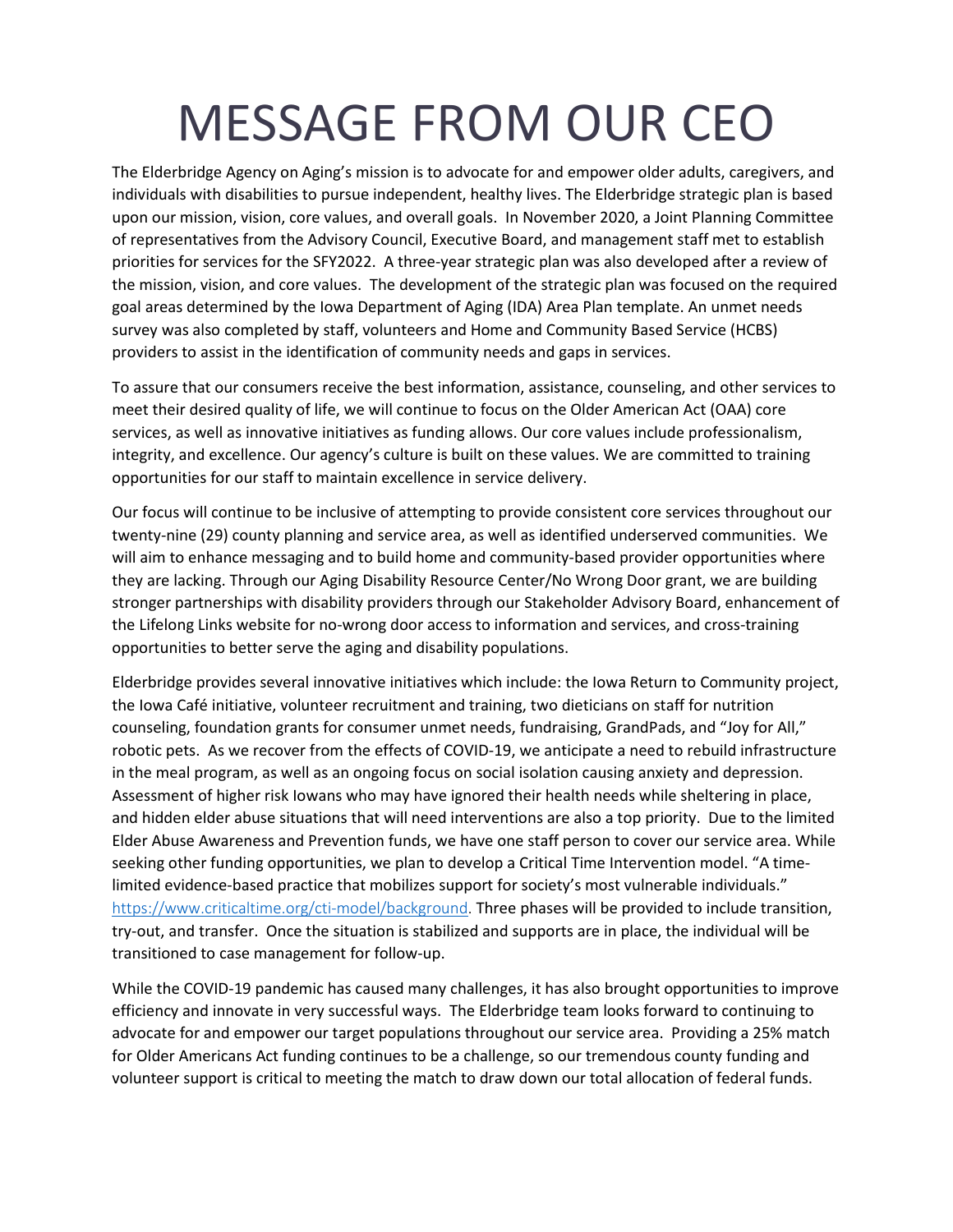

## SHELLY SINDT

It is our mission to advocate for and empower older adults, caregivers, and individuals with disabilities to pursue Independent healthy lives.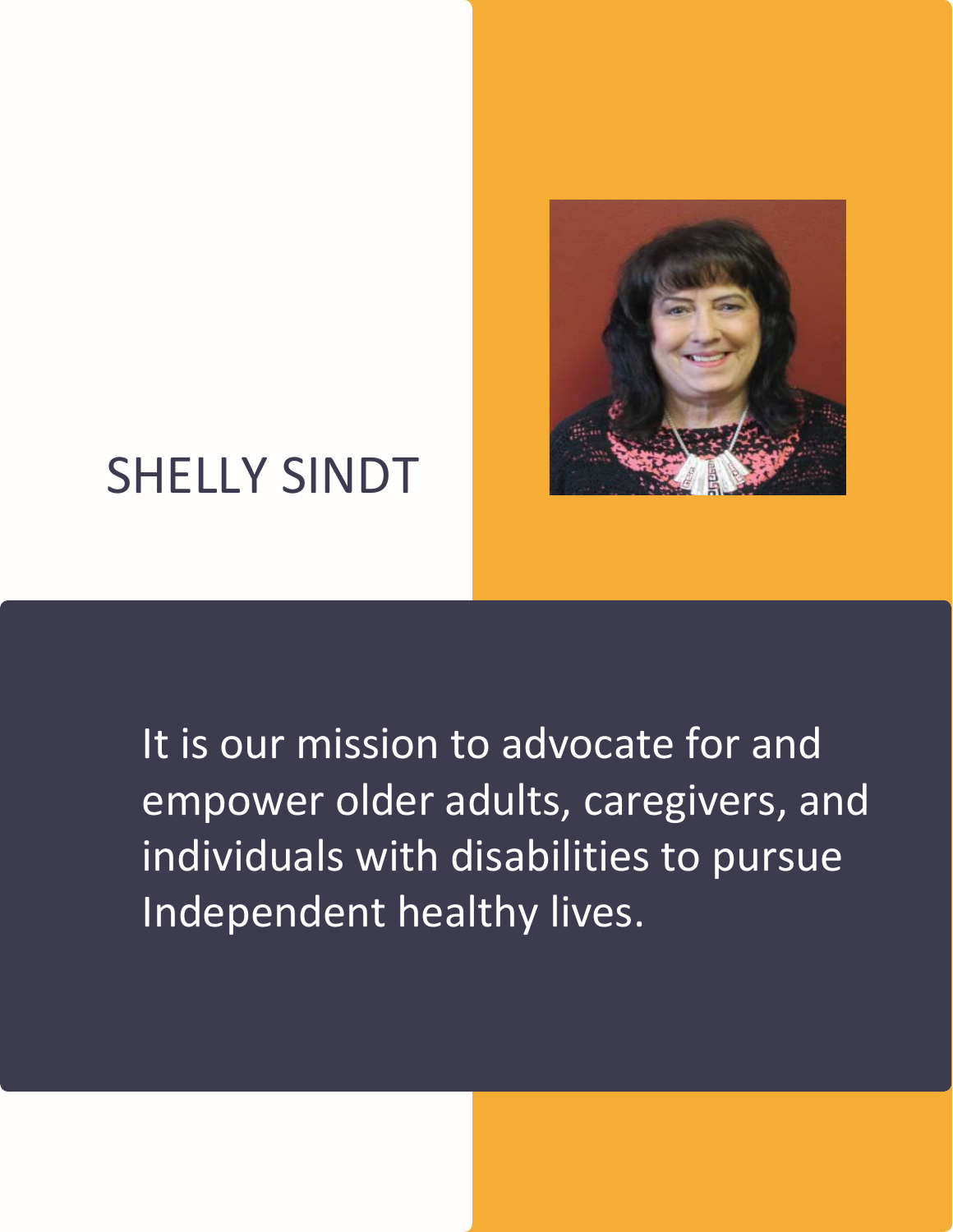

## BETH WILL

### **BOARD MEMBERS**

Barry Anderson Lionel J. Foster - Vice President Lori Hain - Secretary Jill Hawkinson Steve Kruse Larry Pedley - Treasurer Linda Vaudt Beth Will - President Advisory Council Rep - Sandra Olson Ethan Huizenga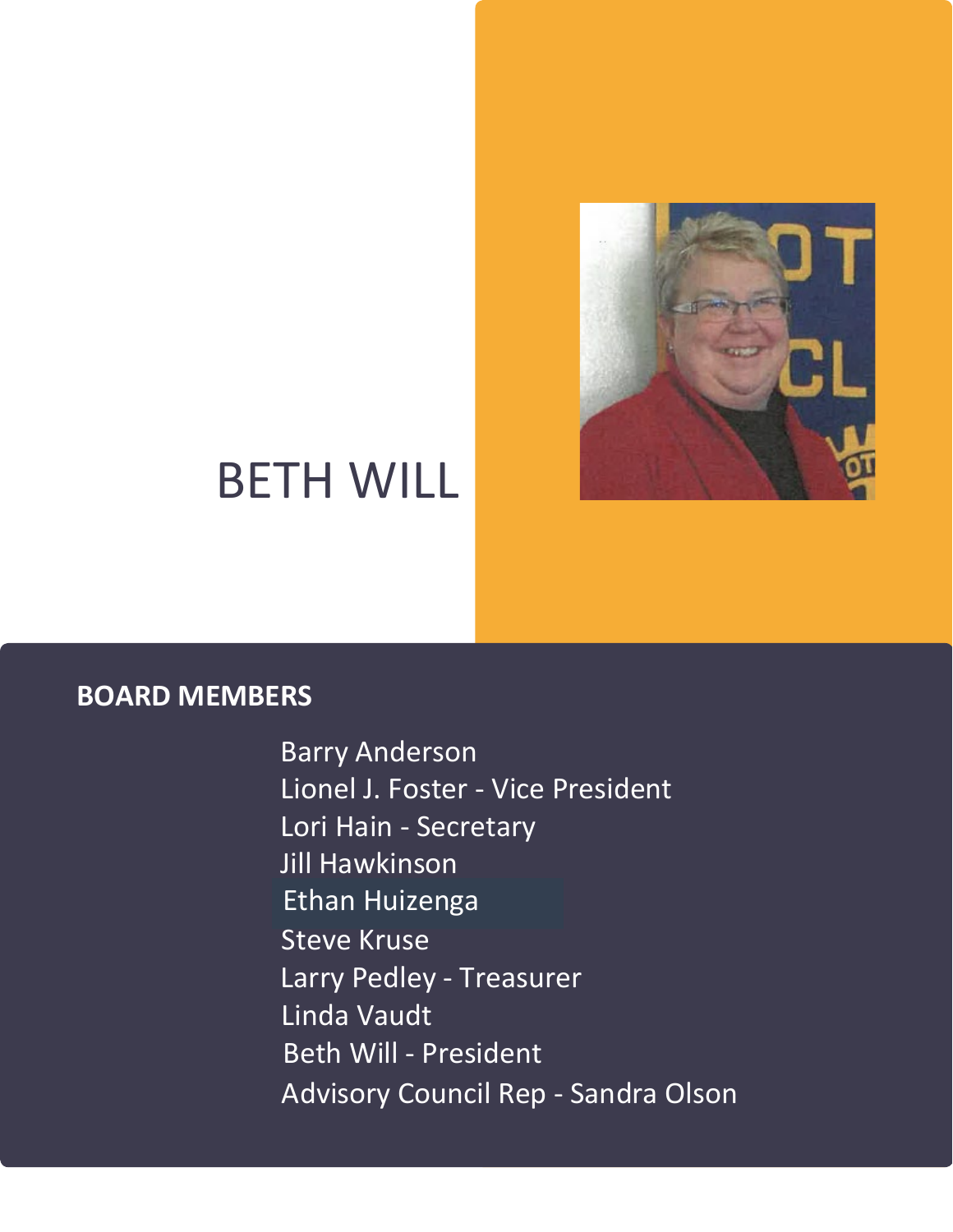# MESSAGE FROM OUR BOARD PRESIDENT

As Fiscal Year 2021 began, we continued to face a fair amount of uncertain times defined by the ongoing pandemic crisis and great service needs.

While you read this report, you will see there is a lot of successes to celebrate. 2021 has reinforced how important our work is and how much we rely on our grantees to make it a reality. By uniting for our causes, we were able to create more impact and successful outcomes than we could do individually.

Years like 2021 reminded me that we are all in this work for the long haul, momentum may not always be on our side, but the stakes are too high, and the issues are too important to not keep moving forward. By joining as a community, we have strengthened to survive and even thrived in rough seas. I am more confident now than ever, that Elderbridge and our many partners are prepared for whatever the future has in-store.

To all our advocates, staff, partners, grantees, and friends, thank you again for all your hard work and perseverance. Never before have I been more grateful for and reliant on my fellow Board Members and our CEO than I have this past year. Their judgment and dedication to doing what is right are unparalleled evidenced by the willingness to put in the time and effort to properly position Elderbridge for success in these very difficult times.

Elderbridge lives by our mission to advocate for and empower older adults, caregivers, and individuals with disabilities to pursue independent, healthy lives. Your support is essential to our continued service excellence.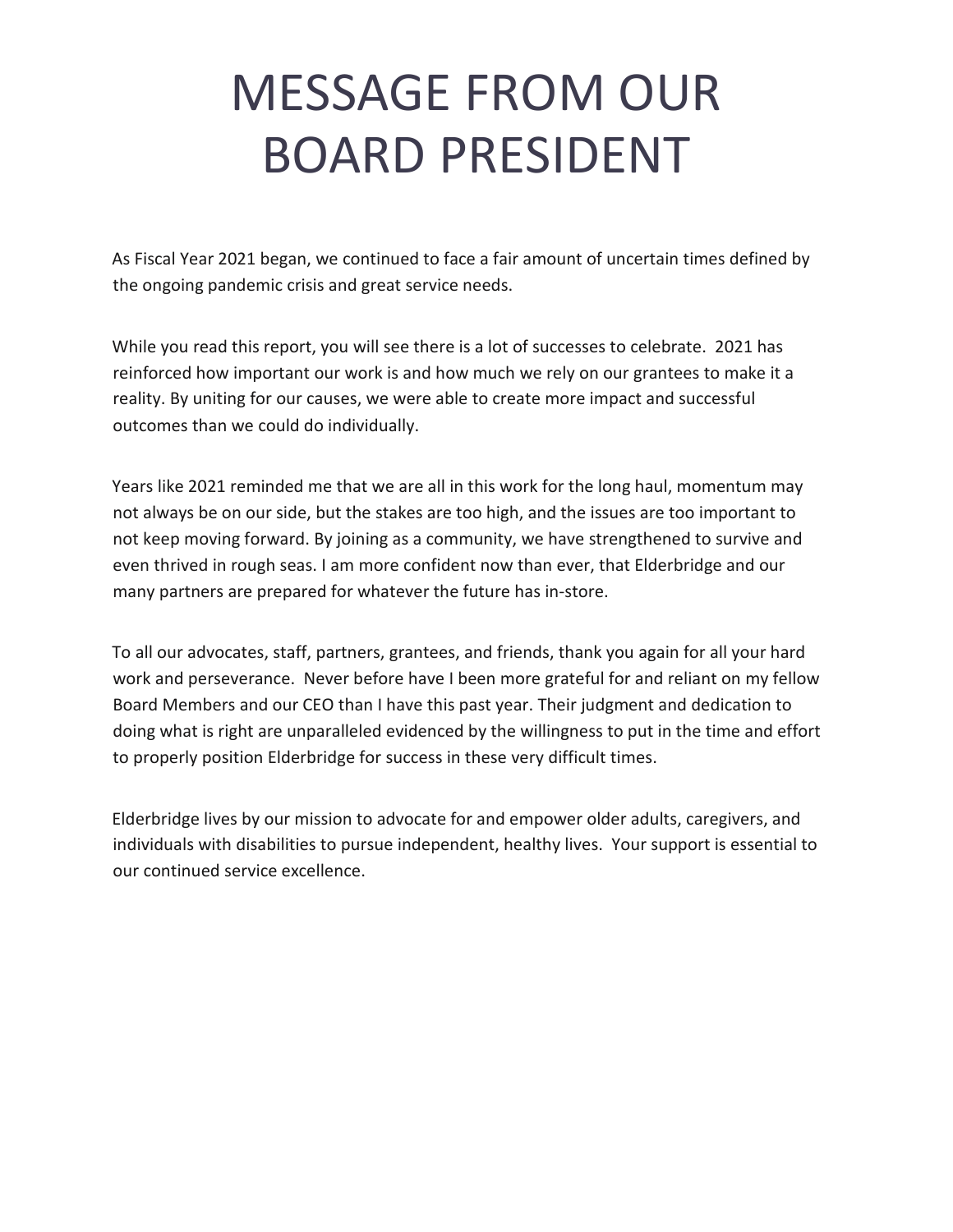Elderbridge Agency on Aging is a private nonprofit organization that serves the needs of Iowans sixty (60) years and older and their families.

Founded in 1974 after the passage of the Older Americans Act, Elderbridge is one of six Iowa Area Agencies on Aging and is part of a national aging network designed to address the needs and concerns of adults with disabilities and older Iowans.



Elderbridge serves a 29-county area in Northwest, North Central and Central Iowa with

offices in Mason City, Fort Dodge, Carroll, and Spencer.

| Audubon            | Franklin | Osceola      |
|--------------------|----------|--------------|
| <b>Buena Vista</b> | Greene   | Palo Alto    |
| Calhoun            | Guthrie  | Pocahontas   |
| Carroll            | Hamilton | Sac          |
| Cerro Gordo        | Hancock  | <b>Sioux</b> |
| Clay               | Humboldt |              |
| Crawford           | Kossuth  | Webster      |
| Dickinson          | Lyon     | Winnebago    |
| Emmet              | Mitchell | Worth        |
| Floyd              | O'Brien  | Wright       |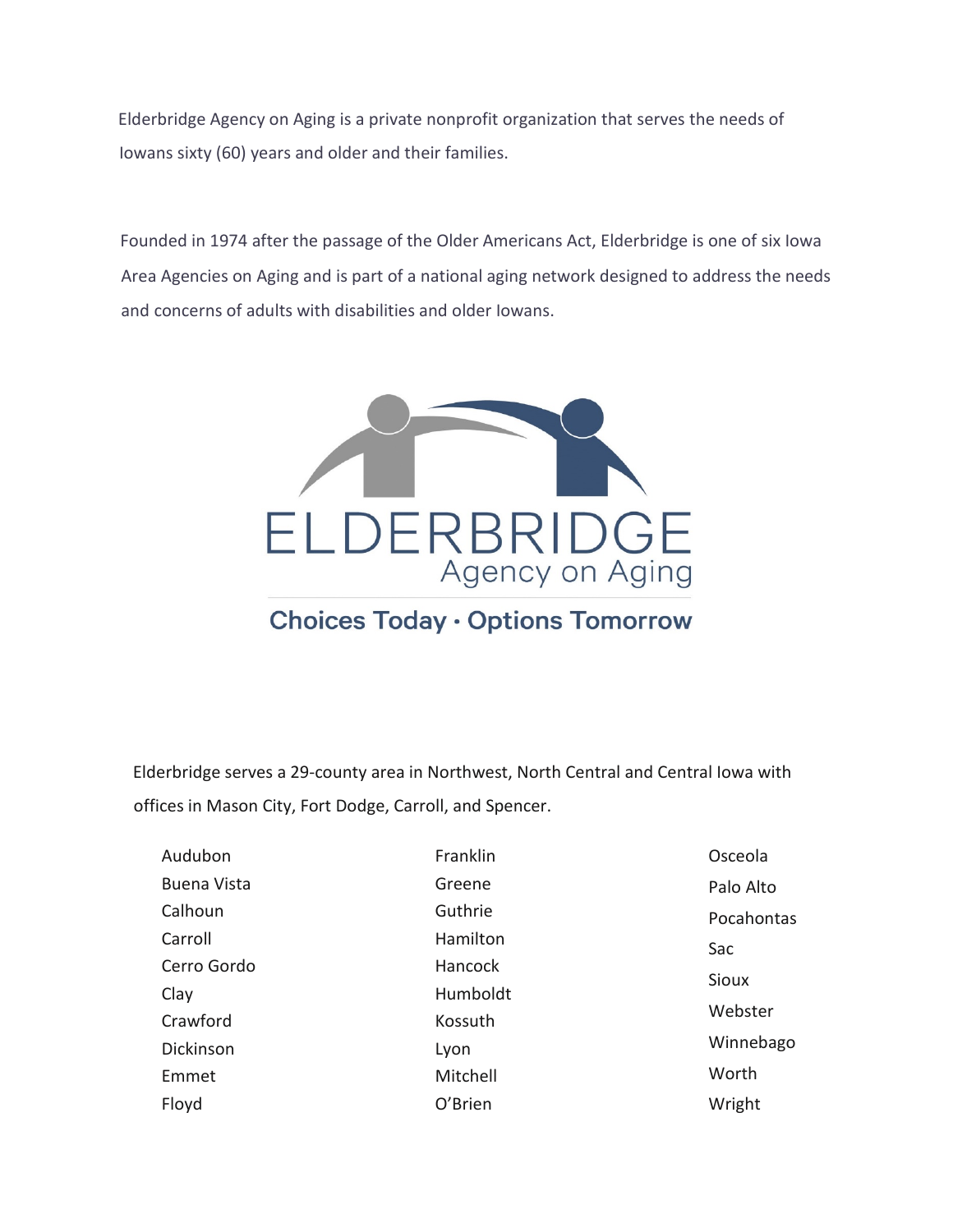# **SERVICES**

The LifeLong Links Program helps older adults and adults with disabilities maintain their independence at home or in the community of their choice through information and assistance, options counseling, family caregiving, case management, and elder rights services.

#### **LifeLong Links**

LifeLong Links provides information and referral resources to older Iowans, individuals with disabilities, veterans, and their caregivers as they begin to think about and plan for long-term independent living. Services include:

- Information, Referral, and Assistance (IR&A) offers current information on resources and services that are available for older adults and caregivers.
- Options Counseling provides a person-centered, interactive planning process to help the consumer identify long-term support preferences and develop an individual action plan.
- Family Caregiver Support provides the family caregiver information and assistance, options counseling, emotional support, and supplemental services.
- Elder Rights Program provides consultation and intervention to at-risk older adults.
- Case Management services help people over 60 remain independent in their own homes through coordination of services.

#### **Healthy Aging Program**

The Healthy Aging Program focuses on improving the health and well-being of older adults by providing hot, nutritious meals, nutrition education and counseling, and evidence-based health activities. Services include:

- Home Delivered Meals are provided to homebound seniors by a volunteer delivery person.
- Congregate Meals are provided in a congregate setting where diners can meet with friends and eat a healthy, well-balanced meal. The Iowa Café offers diners the option to eat and socialize in a restaurant setting.
- Evidenced-based health activities include fall prevention programs such as Matter of Balance, Walk with Ease, Seated Tai Chi, Tai Chi for Arthritis, and an in-home medications review called HomeMeds.

#### **Home and Community Based Service (HCBS) Program**

HCBS are person-centered and often designed to enable people to stay in their homes, rather than moving to a facility for care. Elderbridge subcontracts with multiple agencies within our 29 county area. These contracts include services such as personal care, homemaker, transportation, legal aid, and respite, etc.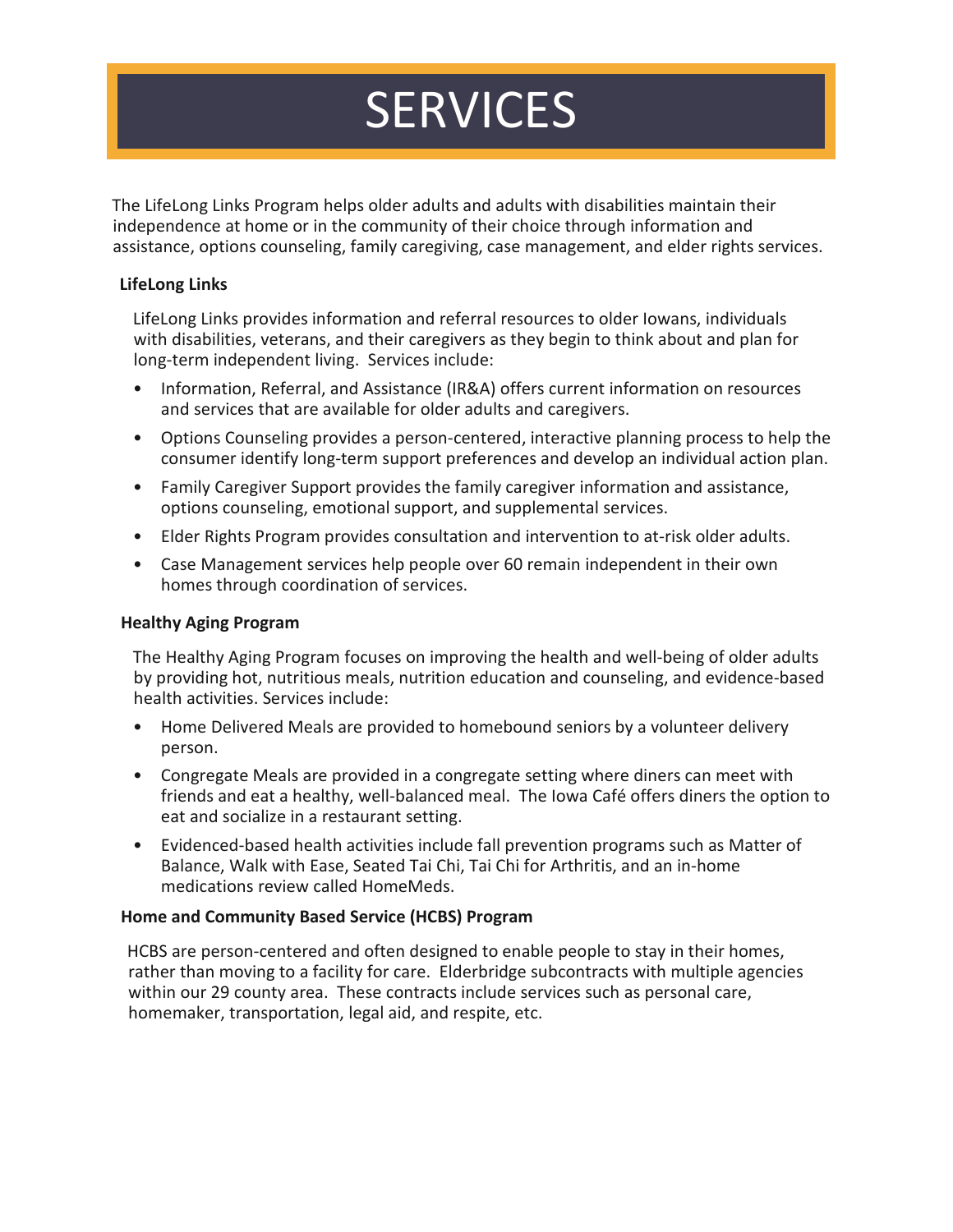## GRANT BASED SERVICES

#### **BEC: Benefits Enrollment Centers:**

Our staff assists Medicare-eligible low-income seniors and persons with disabilities identify and apply for benefit programs. Some of the programs include: Medicare Part D Extra Help/Low-Income Subsidy (LIS), Medicare Savings Programs, Medicaid, SNAP, and Low-Income Home Energy Assistance Program.

#### **MIPPA: Medicare Improvements for Patients and Providers Act.**

This grant focuses on assisting Medicare beneficiaries to apply for the Medicare Part D Extra Help/Low-Income Subsidy (LIS), and Medicare Savings Programs. Funding is also used to provide Part D counseling to Medicare beneficiaries who live in rural areas and to promote Medicare prevention and wellness benefits.

#### **IRTC: Iowa Return to Community:**

This grant focuses on successful care transitions for individuals who are discharged from a hospital or nursing home back to their home or community. This grant provides social supports and coordination of services in the home to ensure that readmission to the hospital or nursing facility is deterred.

#### **Community-Based Foundation Grants:**

Elderbridge has several community foundation grants spread throughout our 29 counties. Elderbridge utilizes this money for client-directed assistance (material aid) personal assistive devices, housing assistance, nutrition assistance, and other unmet needs.

#### **Older Worker Employment Program:**

A growing number of older Iowans are choosing to join or stay in the workforce well past the traditional retirement age. Our specialist assists job candidates with vocational assessments, job-seeking skills, orientation to a new job, and job retention.

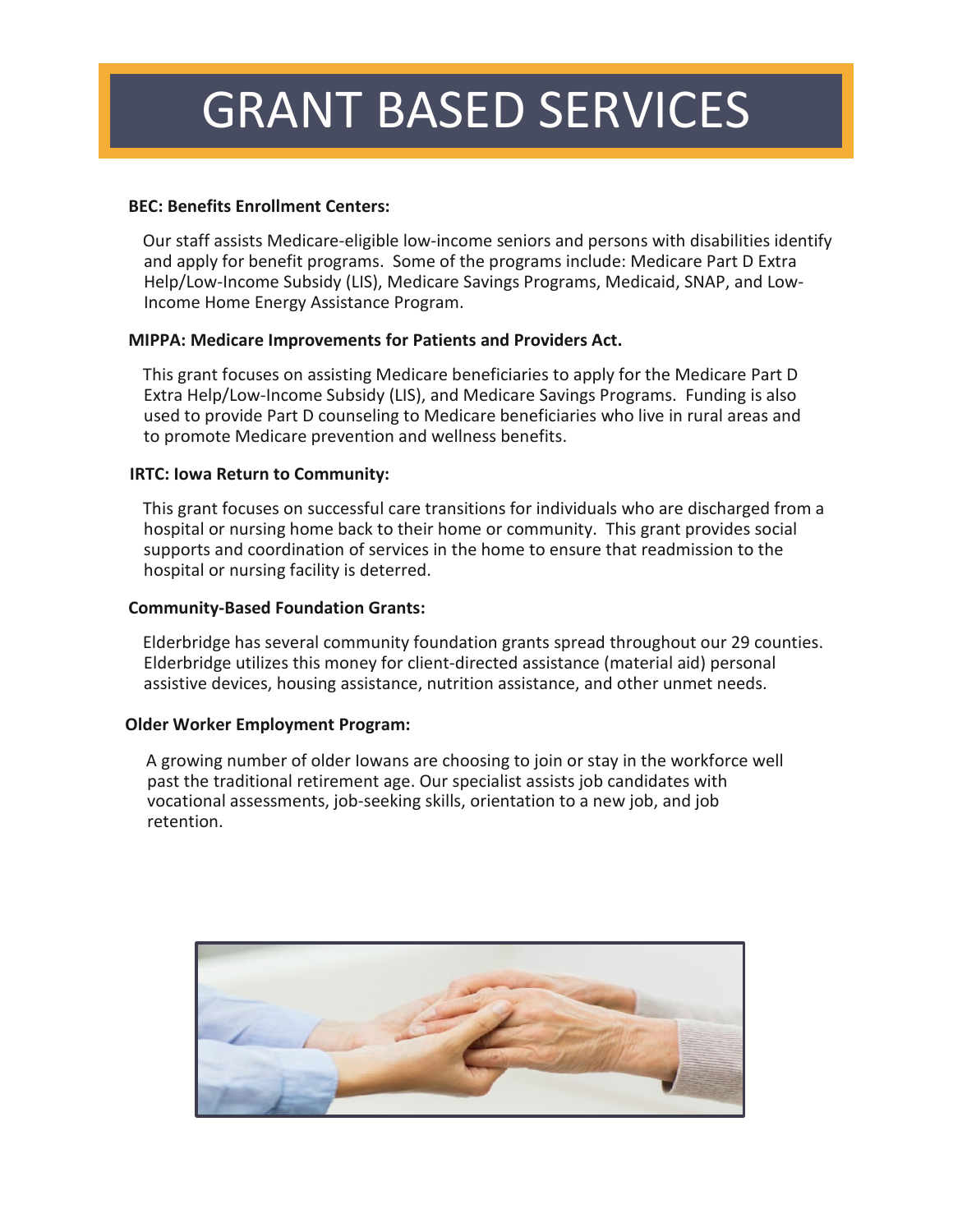## FINANCIAL REPORTS



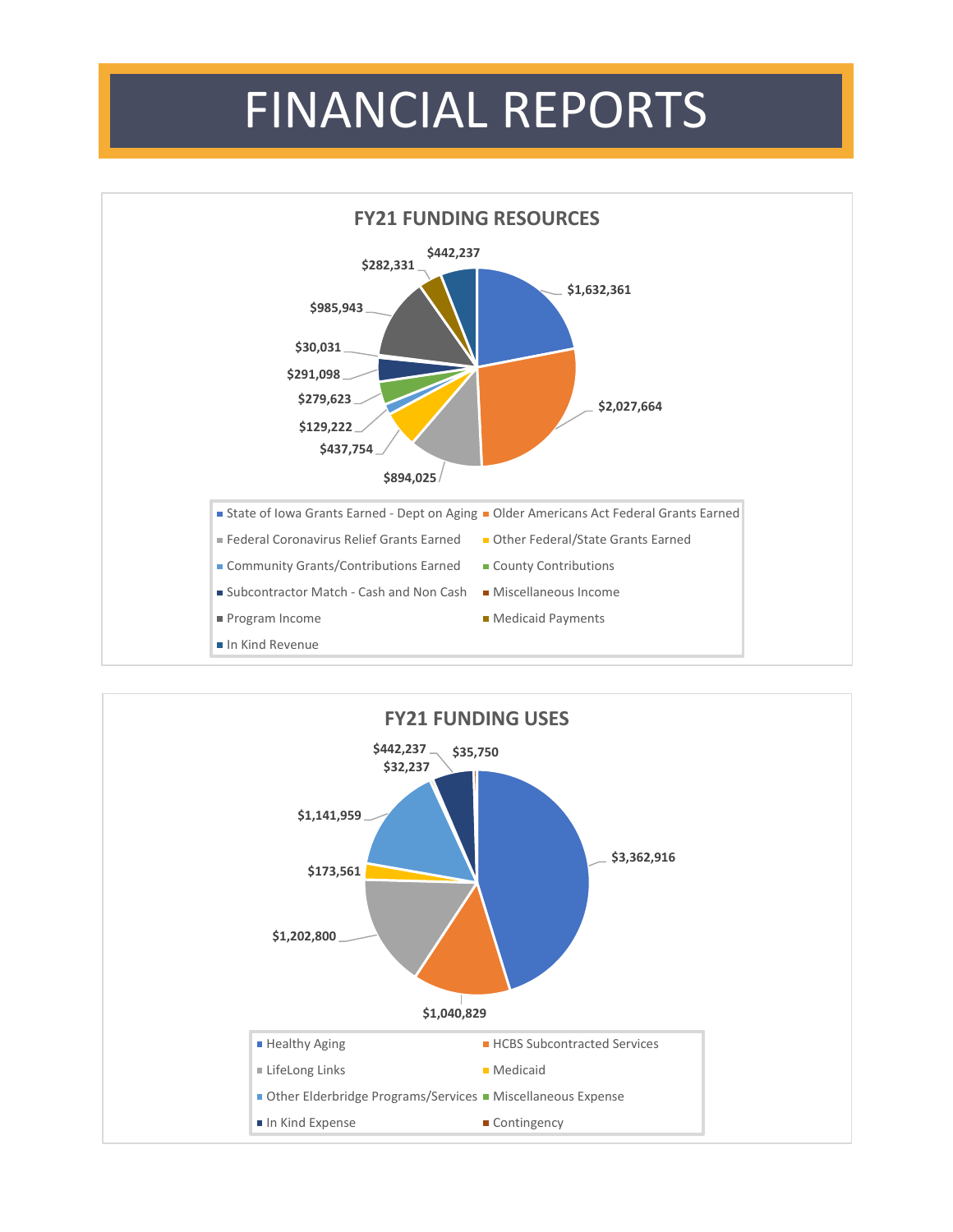### **FY21 UNITS OF SERVICE PROVIDED Area Plan Programs**

| # Unduplicated                                |                |                |                        |  |
|-----------------------------------------------|----------------|----------------|------------------------|--|
| Program                                       | <b>Clients</b> | # of Units     | <b>Unit Type</b>       |  |
| Case Management                               | 169            | 2,656          | 1 hour                 |  |
| <b>Caregiver Case Management</b>              | 11             | 168            | 1 hour                 |  |
| <b>Caregiver Counseling</b>                   | 14             | 16             | 1 session per consumer |  |
| Caregiver Home-Delivered Nutrition            | 10             | 977            | 1 meal                 |  |
| <b>Caregiver Information &amp; Assistance</b> | 543            | 805            | 1 consumer contact     |  |
| <b>Caregiver Information Services</b>         | 10,531         | 164            | 1 activity             |  |
| <b>Caregiver Options Counseling</b>           | 101            | 335            | 1 hour                 |  |
| Caregiver Respite: In-Home                    | 45             | 2,589          | 1 hour                 |  |
| Caregiver Respite: Out-of-Home                | 3              | 1,669          | 1 hour                 |  |
| <b>Caregiver Supplemental Services</b>        | 18             | 177            | 1 item                 |  |
| <b>Caregiver Support Groups</b>               | 19             | 72             | 1 session              |  |
| Chore                                         | 41             | 563            | 1 hour                 |  |
| <b>Congregate Nutrition</b>                   | 1,179          | 13,650         | 1 meal                 |  |
| <b>EAPA Assessment &amp; Intervention</b>     | 68             | 747            | 1 Hour                 |  |
| <b>EAPA Consultation</b>                      | 61             | 127            | 1 consumer contact     |  |
| <b>Emergency Response System</b>              | 41             | 305            | 1 month                |  |
| Health Promotion: Evidence Based              | 114            | 130            | 1 consumer/program     |  |
| Health Promotion: Non-Evidence Based          | 446            | 800            | 1 contact              |  |
| <b>Home Delivered Nutrition</b>               | 4,262          | 408,385        | 1 meal                 |  |
| Homemaker                                     | 365            | 7,364          | 1 hour                 |  |
| <b>Information &amp; Assistance</b>           | 3,350          | 4,878          | 1 consumer contact     |  |
| Legal Assistance                              | 269            | 602            | 1 hour                 |  |
| Material Aid: Other                           | 138            | 2,587          | 1 item                 |  |
| <b>Nutrition Counseling</b>                   | $\overline{2}$ | $\overline{2}$ | 1 hour                 |  |
| <b>Nutrition Education</b>                    | 1,280          | 4,365          | 1 session              |  |
| <b>Options Counseling</b>                     | 294            | 1113           | 1 hour                 |  |
| Outreach                                      | 1,662          | 618            | 1 contact              |  |
| <b>Personal Care</b>                          | 207            | 5,703          | 1 hour                 |  |
| Training & Education                          | 32,465         | 488            | 1 activity             |  |
| Transportation                                | 320            | 19,474         | 1 one-way ride         |  |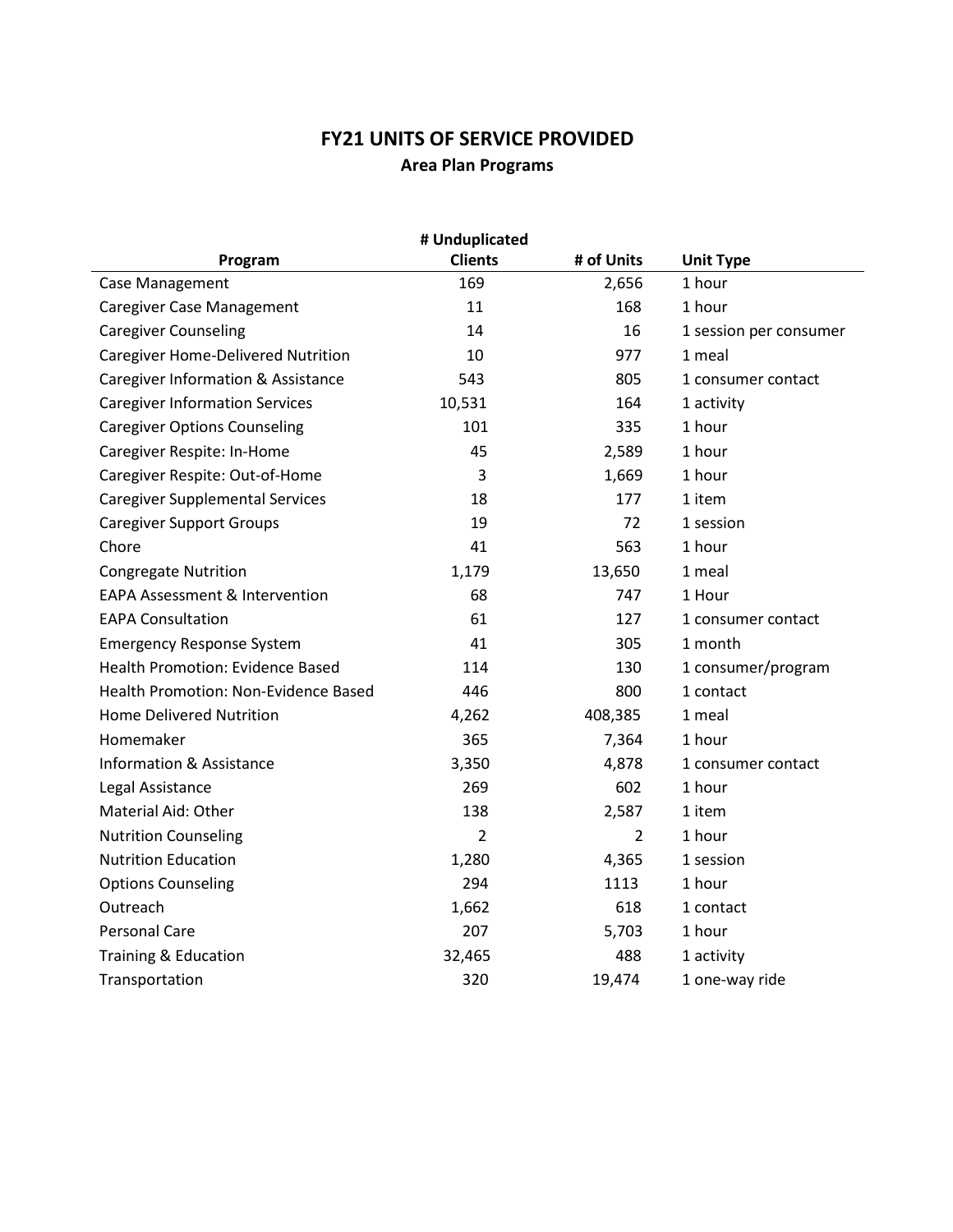## FEE FOR SERVICE

Many government-funded programs have experienced cuts as state and federal administrations seek to trim their budgets. The majority of funding for Elderbridge Agency on Aging comes from those federal and state sources. To offset unstable federal and state funding, Elderbridge Agency on Aging is able to charge for services not offered through traditional Older Americans Act funding.

Elderbridge provides a line of services that we think are more responsive to the requests made to us from family members and caregivers.

- Home Safety Assessment helps identify potential fall and safety hazards that can jeopardize the well-being and independence of the client.
- Healthcare Visit Companion accompanies individuals to medical appointments and assists with communication to the medical provider.
- Errand Buddy accompanies individuals on errands and non-medical appointments.
- HomeMeds is an in-home medication assessment program that uses specialized software to screen medications of individuals for potential harmful problems.
- Care Coordination will help individuals live safely at home by linking them to services needed through a person-centered action plan.
- Home Again provides support to individuals who return home from a hospital or nursing home facility.

Elderbridge will consider all reasonable requests for services that are specific to an individual's situation. Elderbridge Agency on Aging will continue providing the same traditional services funded through the Older Americans Act, on a contribution basis. These services allow us to provide services on a fee-for-service basis, expanding our ability to serve the needs of our consumers.